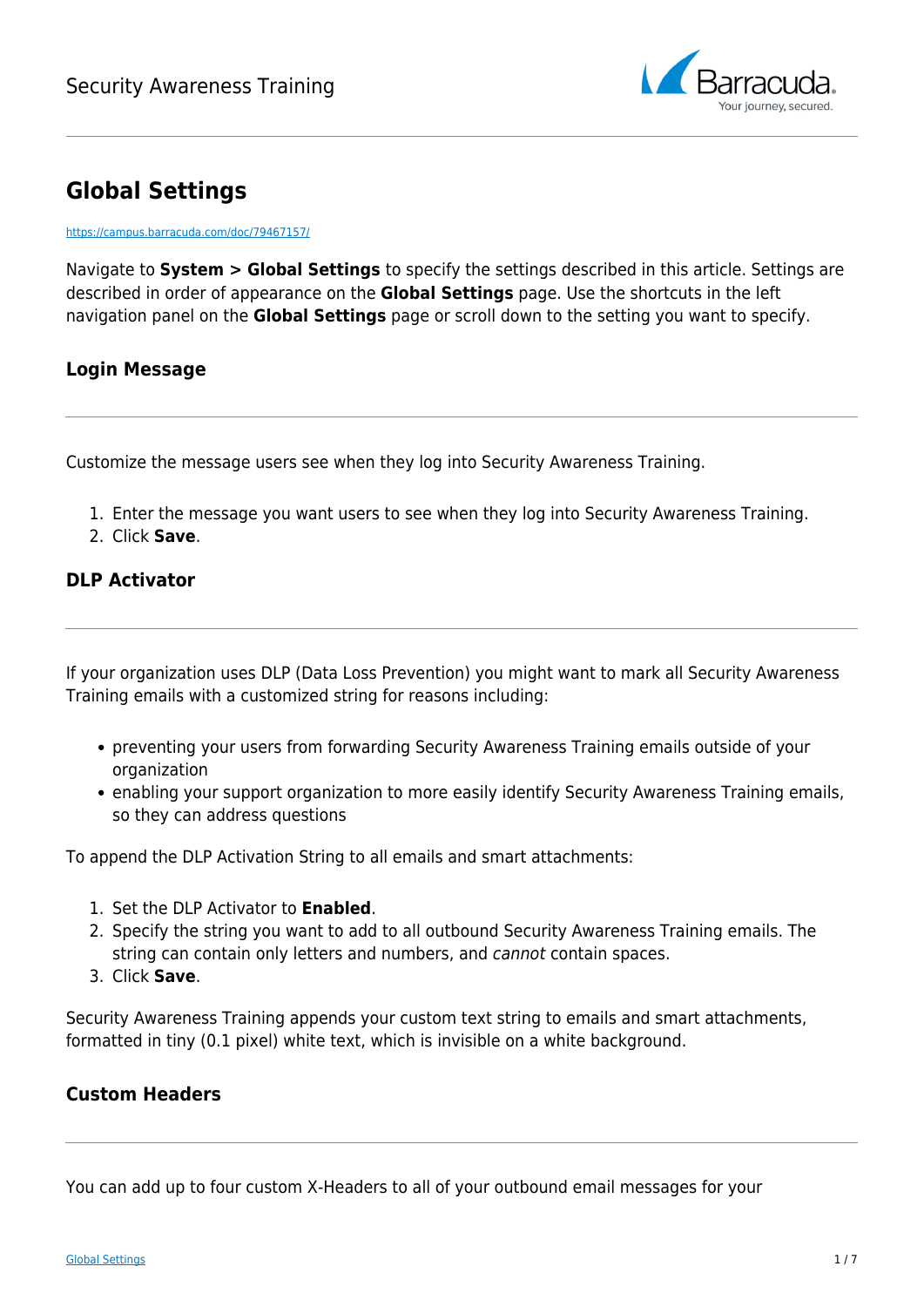

organization's use, such as enabling your support organization to more easily identify Security Awareness Training emails.

To append custom X-Headers to all of your outbound email messages:

- 1. Enter a **Name** and **Value** for an X-Header string.
- 2. Repeat for up to four Name-Value pairs.
- 3. Click **Save**.

## **Advanced Domain**

#### **Customer Awareness Domain**

If you are using your organization's own domain for training campaigns, enter it here. Refer to [Using](http://campus.barracuda.com/doc/86541426/) [Your Own Domains](http://campus.barracuda.com/doc/86541426/) for background and instructions on setting up your own Customer Awareness Domain.

To specify your own Customer Awareness Domain for campaigns:

- 1. Enter the full domain and subdomain you created in [Using Your Own Domains](http://campus.barracuda.com/doc/86541426/)  usually in the format securityawareness.yourcompany.com.
- 2. Click **Save**.

#### **Global Host Domain for Email Images**

Optionally select a domain to host all email images, excluding inline images. This enables you to add this single domain to your Allow list, even if your campaigns use many different email and web domains. Note that images on the landing page will still be served from the landing page domain.

To specify the Global Host Domain for Email Images:

- 1. Select a domain from the menu.
- 2. Click **Save**.
- 3. Outside of Security Awareness Training: Add the domain you chose in Step 1 to your organization's Allow list.

## **Approvals**

Require all campaigns to be approved before they can go live. Note that this setting affects all campaigns; you can also set this requirement per individual campaign.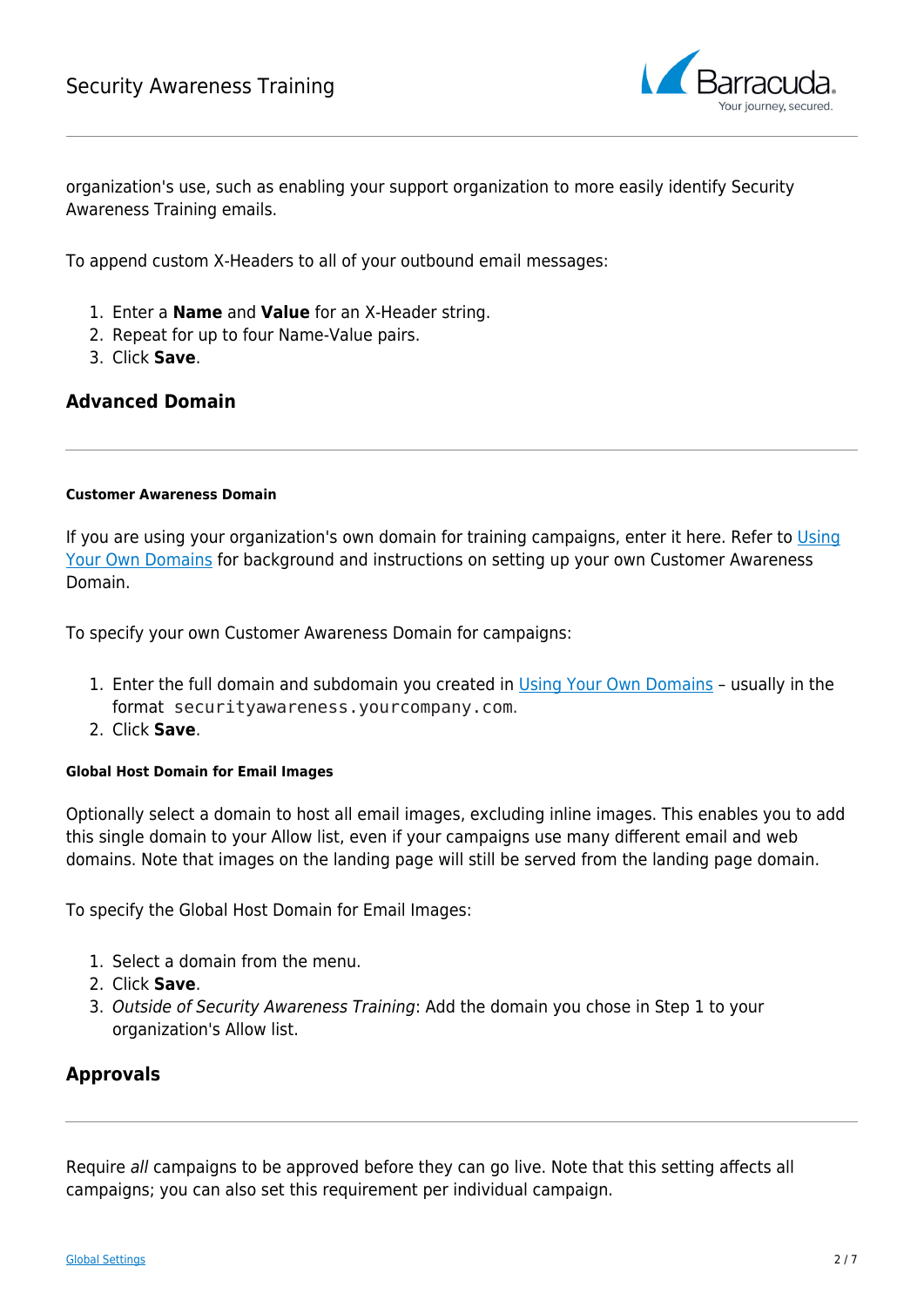

- 1. Select the **Campaign Approval Required** checkbox.
- 2. Click **Save**.

Grant permissions for specific users to approve campaigns in [User Management](http://campus.barracuda.com/doc/79466725/).

#### **Outbound Sleep Time**

The system sends out campaign messages at random intervals to prevent suspicion. The outbound sleep time is the maximum time, in seconds, between each outgoing email the system sends.

## **Levelized Campaigns**

Set the default starting level for Program Calendar Terms, only used with Levelized Campaigns. To learn about Levelized Campaigns, contact [Barracuda Networks Support](https://www.barracuda.com/support/index).

## **User Log Purge**

With GDPR requirements, companies are now required to automatically purge user activity from their systems. This enhancement addresses one of those requirements by allowing the Security Awareness Training system to automatically purge administrative user activity logs.

The default purge period is two years.

To change the purge period:

- 1. Set the **User Log Purge Unit** to either **Month** or **Year**.
- 2. Select the number of months or years to retain records before purging.
- 3. Click **Save**.

The latest purge results are displayed at the bottom of the **User Log Purge** section.

The purge process is run at least once a day.

#### **User Security Settings**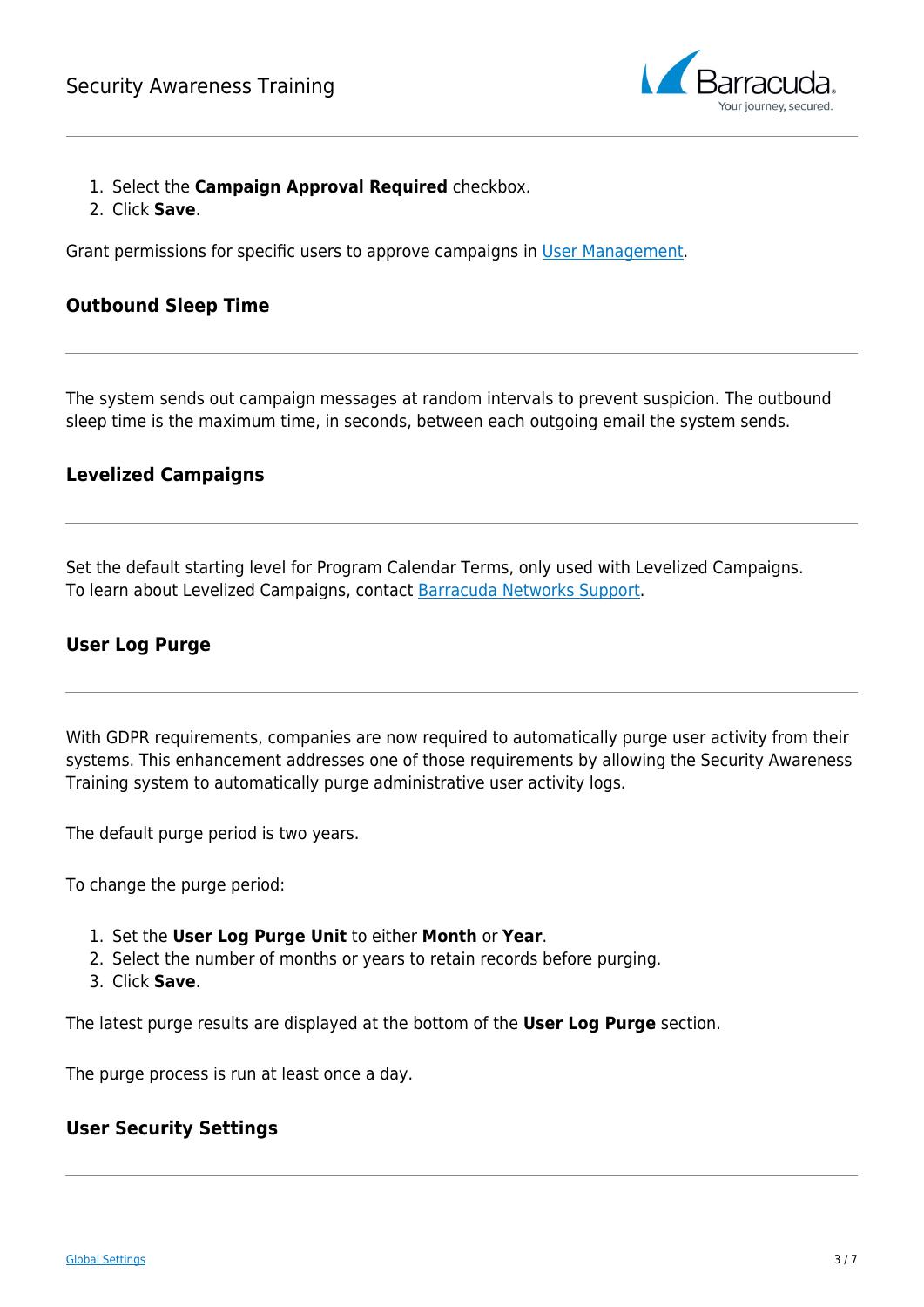

All of the settings in this section concern user security and are all optional.

- 1. Adjust the settings for the following fields or select **Disabled**, as needed:
	- **Minimum Password Age** Passwords younger than this value cannot be changed.
	- **Maximum Password Age** Passwords older than this value must be changed. By default, this value is **3 months**, or 90 days.
	- **Disable Password Expiration for Accounts Using MFA** Users with multi-factor authentication (MFA) do not have to change their password. By default, this check box is selected.
	- **Maximum Session Length** Session lengths longer than this value will expire automatically.
	- **Maximum API Key Expiration** API keys older than that age are considered to be expired. If an otherwise valid POST command occurs, but the API key is expired, the command cannot be executed.
	- **Maximum User Inactivity Period**  Users who do not log into Security Awareness Training for that length of time are automatically deactivated. If needed, reactivate accounts on the [User Management](http://campus.barracuda.com/doc/79466725/) page. Select from **30**, **60**, **90**, **180**, or **365** days. By default, this value is **Disabled**.
	- **Maximum User Session Inactivity**  Users who are idle for a specified amount of time are automatically logged off the system. Select from **15**, **30**, or **60 minutes**; **2**, **3**, **6**, or **10 hours**.
	- **Login IP Filter**  If you only want users to be able to log in from specific IP addresses, select **Enable Login IP Filter** and specify the values in the filter space below. Enter one or more IP values, separated by commas or line breaks. Only IPv4 addresses and Class C IPv4 blocks are supported. For IPv4 blocks, enter an asterisk for the last octet value (e.g., 192.168.1.\*).

**Caution** : Entering an invalid or incorrect **Login IP Filter** will lock you out of your own account. Check your entry carefully, before clicking **Save**.

2. Click **Save**.

## **Data Retention Configuration**

For data privacy and/or storage reasons, you can optionally choose to automatically delete your campaign and results data after a certain retention period. An email notification is sent to the address(es) you specify. If you choose to automatically delete your data, consider backing up your data in case you need it after it is deleted from Security Awareness Training system.

Note that Barracuda will not be able to restore your data after it has been deleted in this manner.

By default, this setting is **Disabled**.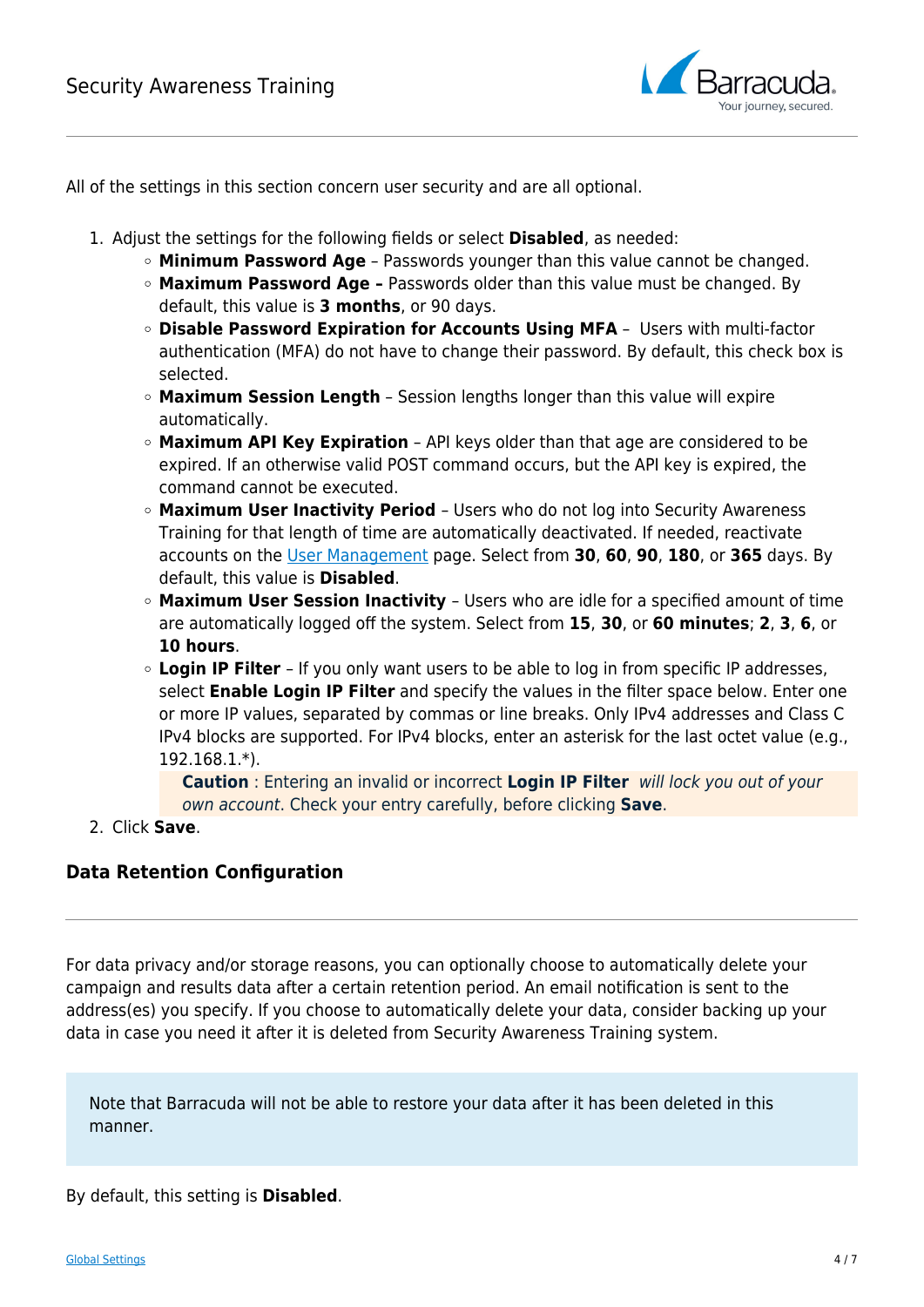

To set up Data Retention Configuration:

- 1. Specify the following settings:
	- **Retention Period** Specify how many years you want to save your data, after which it will be permanently deleted. Choose between **1-7 years**. Time period is measured from the Campaign Cutoff Date. Data retention deletion checks occur on the first day of each month. If data is older than the age you select, data is also deleted on the first day of the month.
	- **Retention Notification Weeks** Specify the time frame before the deletion you want to receive a notification email. Choices are **1 week**, **2 weeks**, and **3 weeks**.
	- **Retention Notification Email** Specify one or more email addresses to receive advanced email notification of the automatic data purging. Separate multiple email addresses with commas.
- 2. Note the informational fields:
	- 1. **Last Notification Sent** Date the system last notified you of a pending deletion.
	- 2. **Last Deletion Date** Date the system last deleted data.
	- 3. **Next Deletion Date** Date the system will check if any data is ready to delete always on the first of the next month. If any data is older than the age you select, data will also be deleted on this date.
- 3. Click **Save**.

The email notification provides you sufficient time to change or disable the data retention configuration, so your data is not purged without your permission. You can increase your Retention Period to a larger number, but you cannot combine time periods to increase the Retention Period past 7 years.

## **Activity Filter**

Select whether you want to explicitly allow or block certain entities, like ISPs or IP addresses.

To set up Activity Filter configuration:

- 1. Select the filter type:
	- **None**  No activity filtering.
	- **Block**  Prevent activity from one or more specified entities.
	- **Allow** Allow activity from one or more specified entities.
- 2. Specify one or more filters. Select one of the following choices for filtering, blocking or allowing based on these criteria. Be sure to read the [General Filtering Guidelines](#page--1-0) section below.
	- **by IP Address**  Filter based on a single IP or a range of IPs.
		- Only IPv4 and Class C IPv4 blocks are supported.
		- To specify an IPv4 block, enter the first three octets and end with an asterisks. For example, 192.168.1.\*.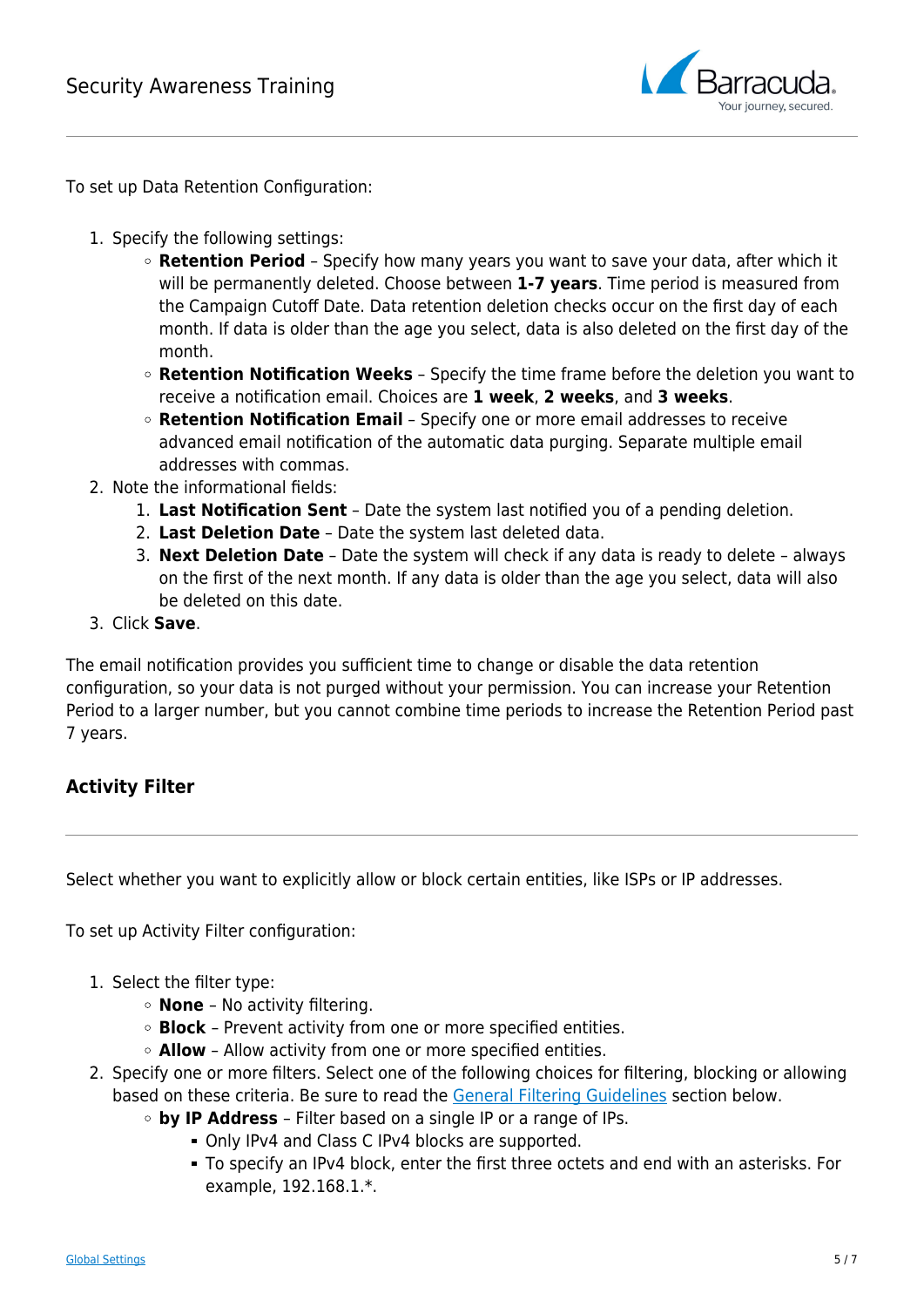

- **by IP Country**  Filter based on the country in which the IP is registered.
- **by IP Organization**  Filter based on a specific organization name.
- **by ISP**  Filter based on an Internet Service Provider (ISP)
	- **Use the full name or use a wildcard for a larger filter. For example, Acme Networks** or Acme\*.
- **by Machine Click Score**  Filter based on an integer score, showing how likely it is that a click was made by a machine, rather than by a human.

Enter an integer. No wildcards. Scores of 3 and above are most likely clicks made by a machine. For more information on Machine Click Score, refer to [Address Book Utility.](http://campus.barracuda.com/doc/77399259/)

- **For Allow** filters, activities are allowed if the score is less than or equal to the value entered.
- For **Block** filters, activities are blocked if the score is greater than or equal to the value entered.
- **by OS type**  Filter based on operating system name.
- 3. To specify additional filters, click the plus button to create a new row. Then repeat step 4. For example, if you want to block by more than one IP country, create a new row for each IP country you want to block.

If needed, click the minus button to remove a filter.

4. Click **Save**.

#### **General Filtering Guidelines**

- Only specify one value per field. If you want to block by two different IP Countries, create two different filters, one for each country.
- Use asterisks (\*) as wildcards, where permitted. For example, use the full name or use a wildcard for a larger filter. For example, use Acme Networks or Acme\*, as described above.